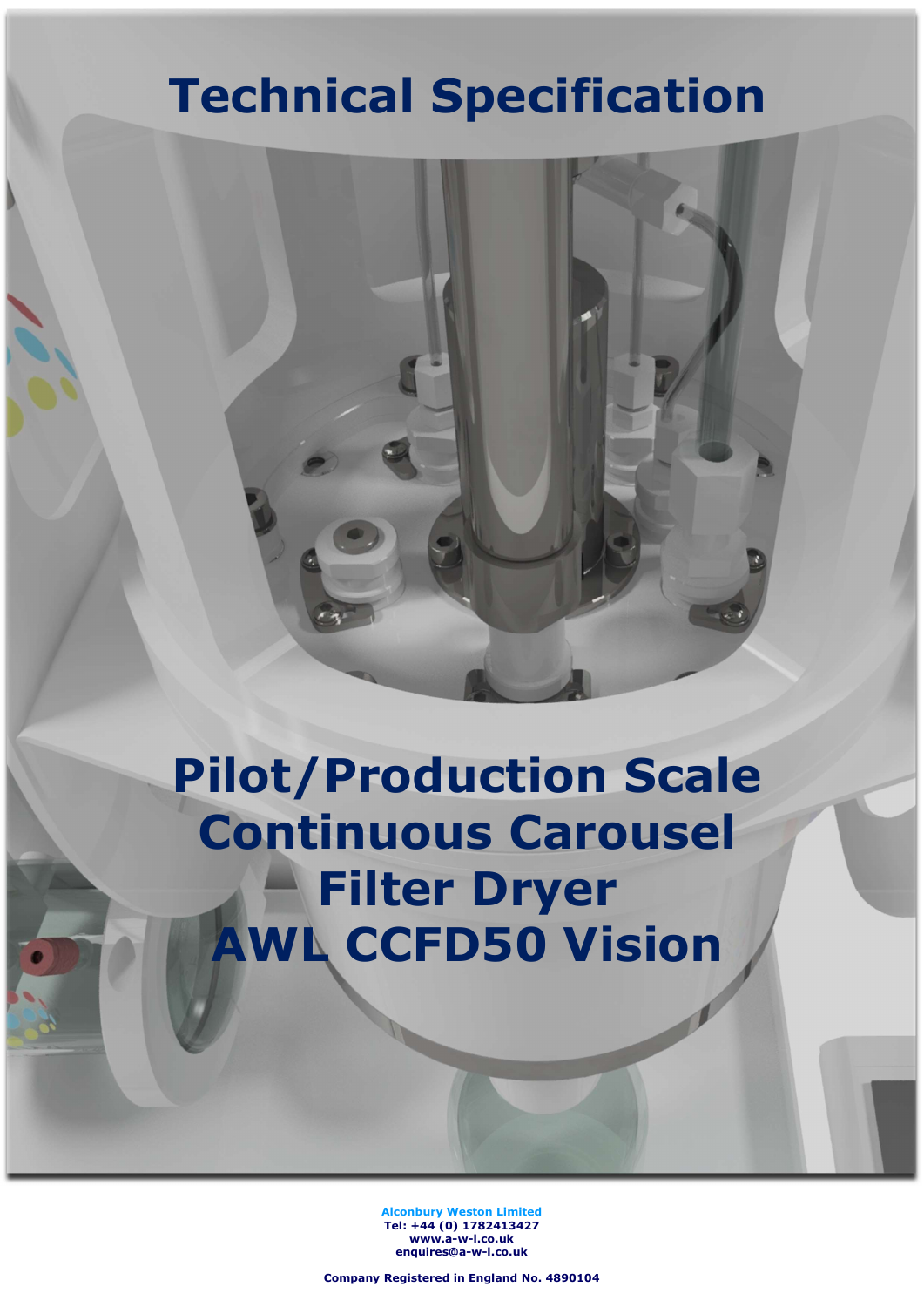

### Overview:

### System:

The AWL Continuous Carousel Filter Dryer "CCFD" has been designed to produce filtered, washed and dried products in a continuous manner. The core technology is based on wellestablished Nutsche filtration, processing thin cakes in a fully automated system. The carousel is a series of hollow cylinders moved around a central axis to fixed processing stations. The CCFD50 Vision has an onboard vision system which monitors cake and liquid levels allowing fine control over filtration and washing, improving purity, yield and quality attributes. The vision system also enables the processing of slurries with 'non-settling' particles, or particles with a prolonged settling time. The CCFD is supplied complete with all valves, pumps and vessels to allow for fully continuous operation, the user merely needs to connect their vacuum and compressed air supplies and drying gas supply if required.

The standard supply consists of a support structure with the following main components; slurry buffer tank, solvent wash tank (x2), wash solvent pumps (x2), Wash-in-Place "WIP" tank, WIP pump, combined carousel filter/dryer, camera vision system, filtrate receiver (x1), drying solvent/WIP Receiver, filtrate sampling bottles, solids discharge chute terminated with a triclamp outlet flange, and a PLC / touch screen control system. The filter carousel consists of ten 50 mm diameter, 400 ml capacity filtration chambers. The carousel and filter base have been designed to be easily removed for thorough manual cleaning if required.

This system is designed for use in a safe area and is not suitable for an ATEX environment.

### Carousel Filtration and Drying:

The DN50 CCFD Vision is a pilot/production scale continuously operating filter dryer. It is capable of automatic filtering, washing (with two different solvents), deliquoring, drying and discharge of filtered dry solids. Integrated wash-in-place (WIP) is included. Solid-liquid separation is by means of vacuum over a sintered multilayer filter plate. Industrial standard multilayer filter plate material is available in various micron ratings, from 2 to 40 microns. The system operates by individual controlling filtration and washing in each port simultaneously. The camera vision system detects the cake and liquid levels allowing the filtration and washing to stop at or near to dryland. Drying is achieved through a heated nitrogen system.

### Warm Nitrogen Drying:

The flow and temperature of the drying gas is controlled using the following:

- $N_2$  heated by AWL's electric heated transfer line technology
- Maximum jacket temperature 100°C
- PID loop control
- Inlet & outlet temperatures measured by K-Type thermocouples (displayed on HMI)

### Vision System:

The system is supplied with a high-resolution camera and lighting system used to monitor the cake and liquid levels with a resolution of 5 ml. The system can detect dryland, to allow filtration and wash draining to stop at or just before dryland. Wash solvent volumes are monitored to automatically dispense wash volumes calculated from the measured cake height. This allows for fine control of filtration and washing parameters to maximise yields and purity. The cake is not fully de-liquored until washing is complete, thereby avoiding cake cracking and increasing wash efficiency.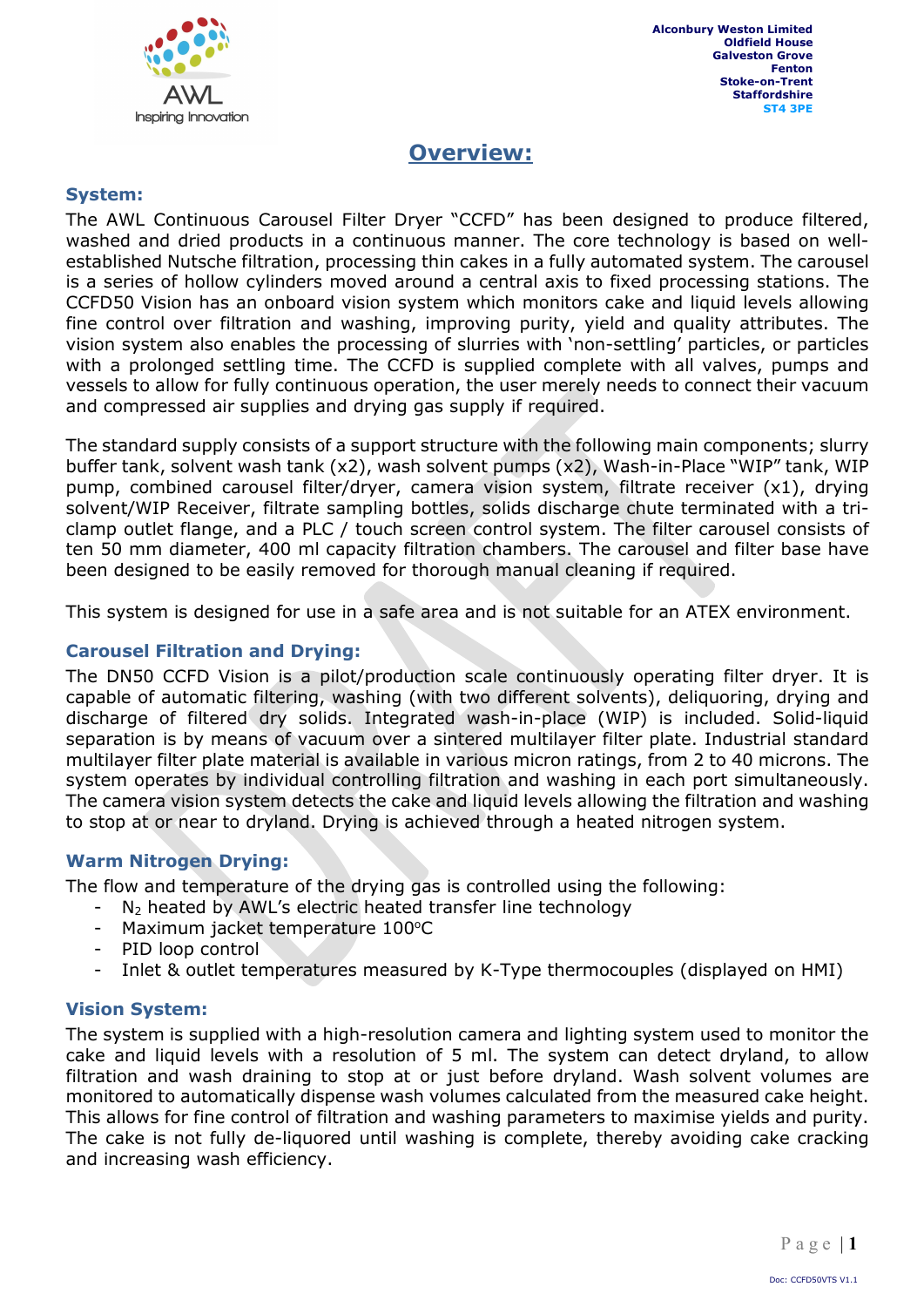

### Functionality:

All automatic functions are recipe controlled via the HMI touch screen and can be adjusted to suit different chemistries.

The following functions are included in the supply:

- Auto wash, filter and drying cycle
- Auto transfer function from external reactor/crystalliser
- Auto wash solvent dosing systems  $(x2)$
- Auto WIP dosing system
- Vision system for fine control over filtration and washing
- Ability to process 'settling' or 'non-settling' slurries
- Heated Nitrogen/Air drying with temperature control
- Filtrate receiver and WIP Receiver with auto-drain feature
- Selectable wash contact time for diffusional washing
- Filtrate sampling bottles for offline analysis of filtrate
- Auto data population, recall and presentation
- Auto WIP sequence
- End-of-Day automated cleaning routine

### Process Sequence:

First, the slurry is transferred from the jacketed, agitated buffer vessel into a charge vessel via vacuum transfer. The slurry volume is then dispensed into the first port of the carousel. The carousel rotation is controlled by a servo motor which indexes the carousel ports to fixed processing stations. The process sequence for each port position is as follows:

- Port Position 1: Solid-liquid separation stopping before dryland
- Port Position 2: 1<sup>st</sup> Wash, either Solvent 1 or 2. Stops drain before dryland
- Port Position 3: 2<sup>nd</sup> Wash, either Solvent 1 or 2. Stops drain before dryland
- Port Position 4: 3<sup>rd</sup> Wash with either Solvent 1 or Solvent 2 and deliquor
- Port Position 5-9: Drying via heated nitrogen or air
- Port Position 10: Cake Discharge

Wash Solvent 1: Removes Impurities Wash Solvent 2: Solvent exchange, for instance to reduce drying time or agglomeration

### Modes of Operation:

- Optimisation Mode: Processing in optimisation mode allows one aliquot to be automatically processed in the system. Once the filtrate and solids are analysed (offline), the process can be adjusted to achieve the optimised washing, filtration and drying with minimal input material. On completion, the operating parameters can be saved to a recipe for use in production mode.
- Production Mode: Maximum throughput operation including automatic solid-liquid separation, dosing of wash solvents and drying
- Manual Mode: All valves, pumps and operations can be controlled manually via the touch screen control panel
- Auto calibration features: Slurry transfer volume, camera calibration, cake height calibration for 'non-settling' slurries
- End-of-Day WIP: The filter internals can be cleaned by an automated wash-in-place sequence which sprays the carousel filter using the WIP pump system. The filter system is flooded and drained to remove residual material.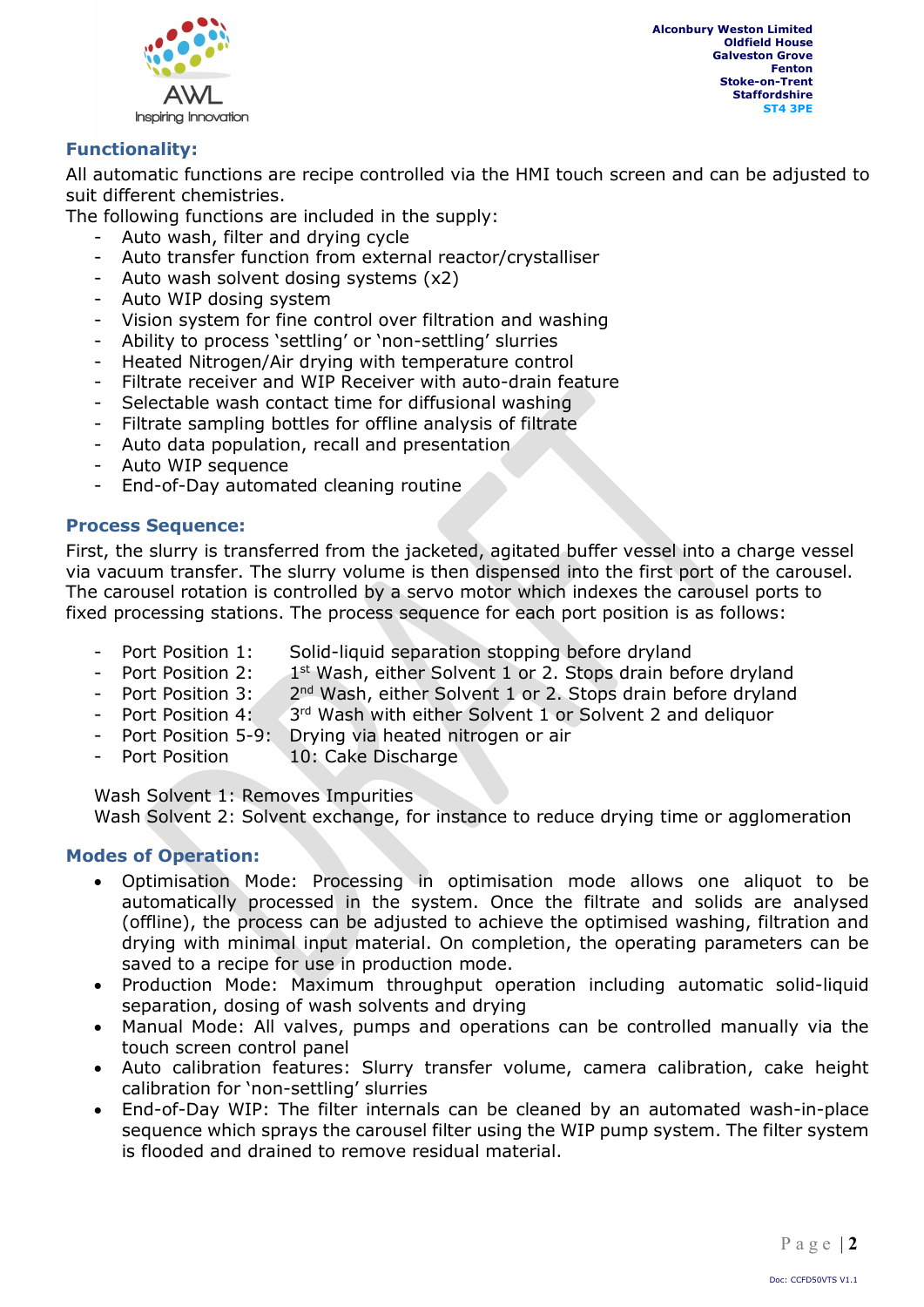

### Interfacing with upstream processing:

The filtration system is designed to accept slurry from a batch or continuous source. It can operate as a stand-alone unit or interface directly with a reactor or crystalliser. Valves are included within the standard scope of supply to allow auto-transfer in from an upstream process. Transfer volumes and intervals can be specified by the end user.

#### Process Vessels:

The following process vessels are provided with the system.

- 2 Litre capacity jacketed, agitated slurry buffer vessel
- 450 ml capacity jacketed slurry dosing vessel
- 2 Litre capacity Wash Vessels (x2) complete with peristaltic pump
- 2 Litre capacity WIP Vessel complete with peristaltic pump
- 3.5 Litre capacity Filtrate Receiver vessel
- 3.5 Litre capacity WIP Receiver vessel
- 2 Litre solids receiver bottle (supplied with solids discharge adapter to attach bottle)
- 0.5 Litre pressure rated laboratory bottle for filtrate sampling (x5)

Vessels are manufactured from borosilicate 3.3 glass.

The 3.5 L capacity receiver vessels act as a buffer for the filtrate and wash waste from the system. The auto drain sequence is managed by the onboard control system. It is the end user's responsibility to connect the receiver outlets to the appropriate waste/collection stream.

### PLC / Control System:

The control system consists of a pre-programmed PLC system, 9" touch screen, safety circuits and power isolator. Controls are enclosed within the framework of the Carousel Filter Dryer and the HMI touch screen is housed in a separate Local Operating Panel. DCS remote access / control is available.

#### Support Structure:

The CCFD and process vessels are mounted on a self-supporting 304 stainless steel mobile framework and mounted on four castors. Utility connections (compressed air, vacuum, nitrogen(optional), electrical supply) are provided on the rear of the structure.

#### Overall Dimensions / Weight:

| Approximate Weight: |  |
|---------------------|--|
| Dimensions:         |  |

825 kg (complete system)  $1600$ mm Wide x  $1400$ mm Deep x 2400 mm High

The above dimensions are the footprint of the filter unit. Minimum of 1700 mm x 1500 mm advised to allow for connection of services.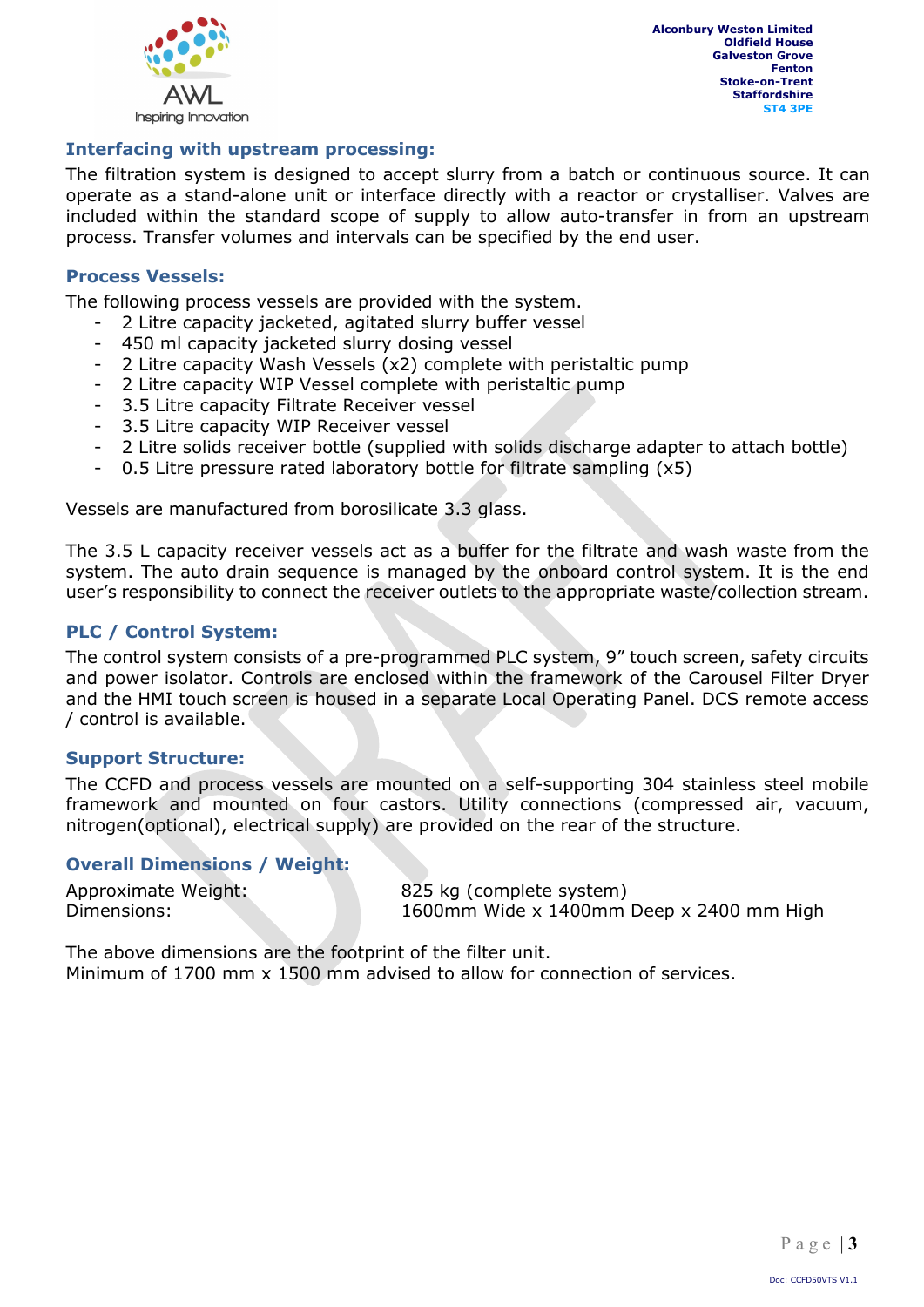

# General arrangement of the CCFD50 Vision







Representative Arrangement of a CCFD50 Vision Filter Dryer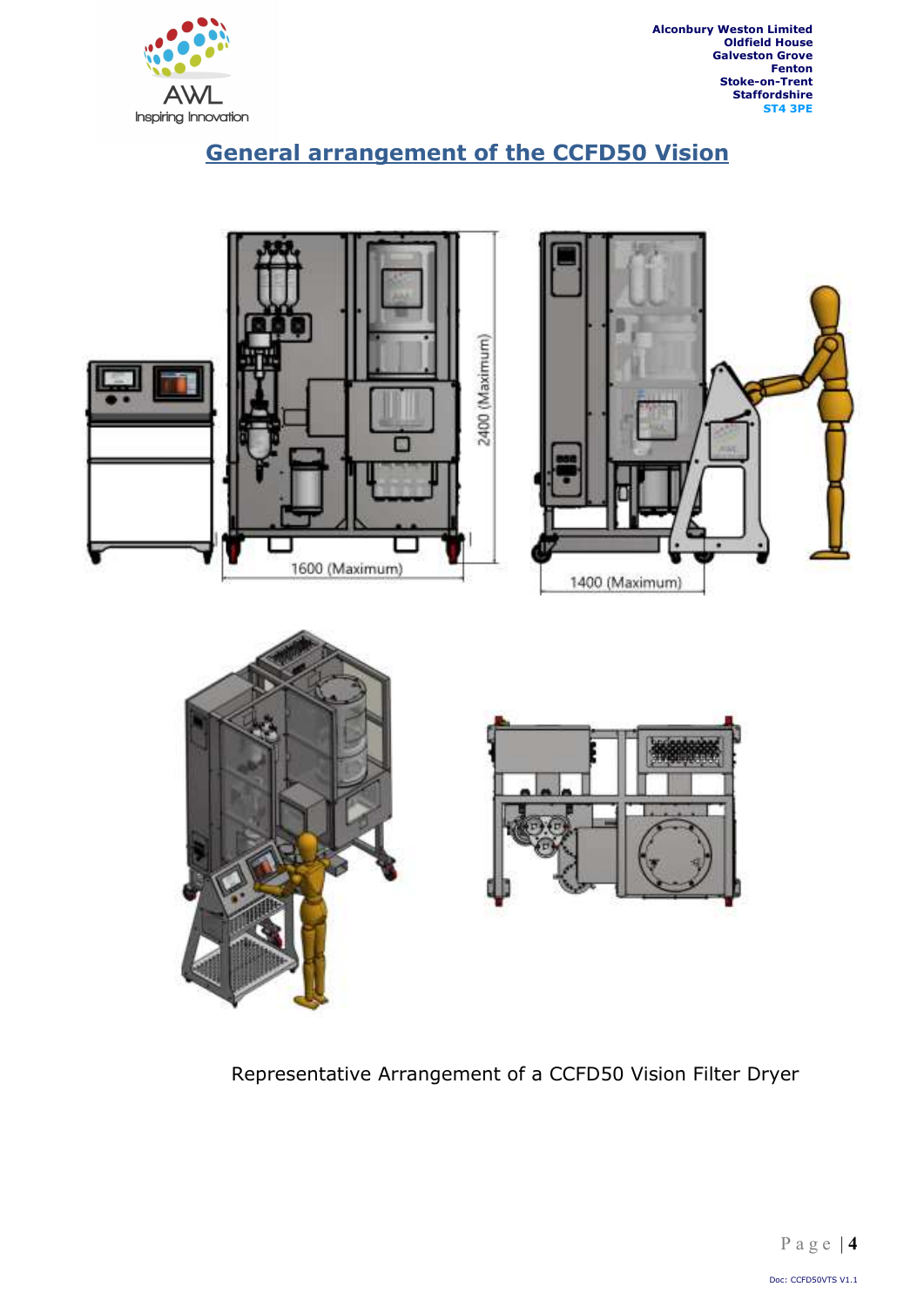

# **System Configuration**



### Typical configuration of a CCFD Vision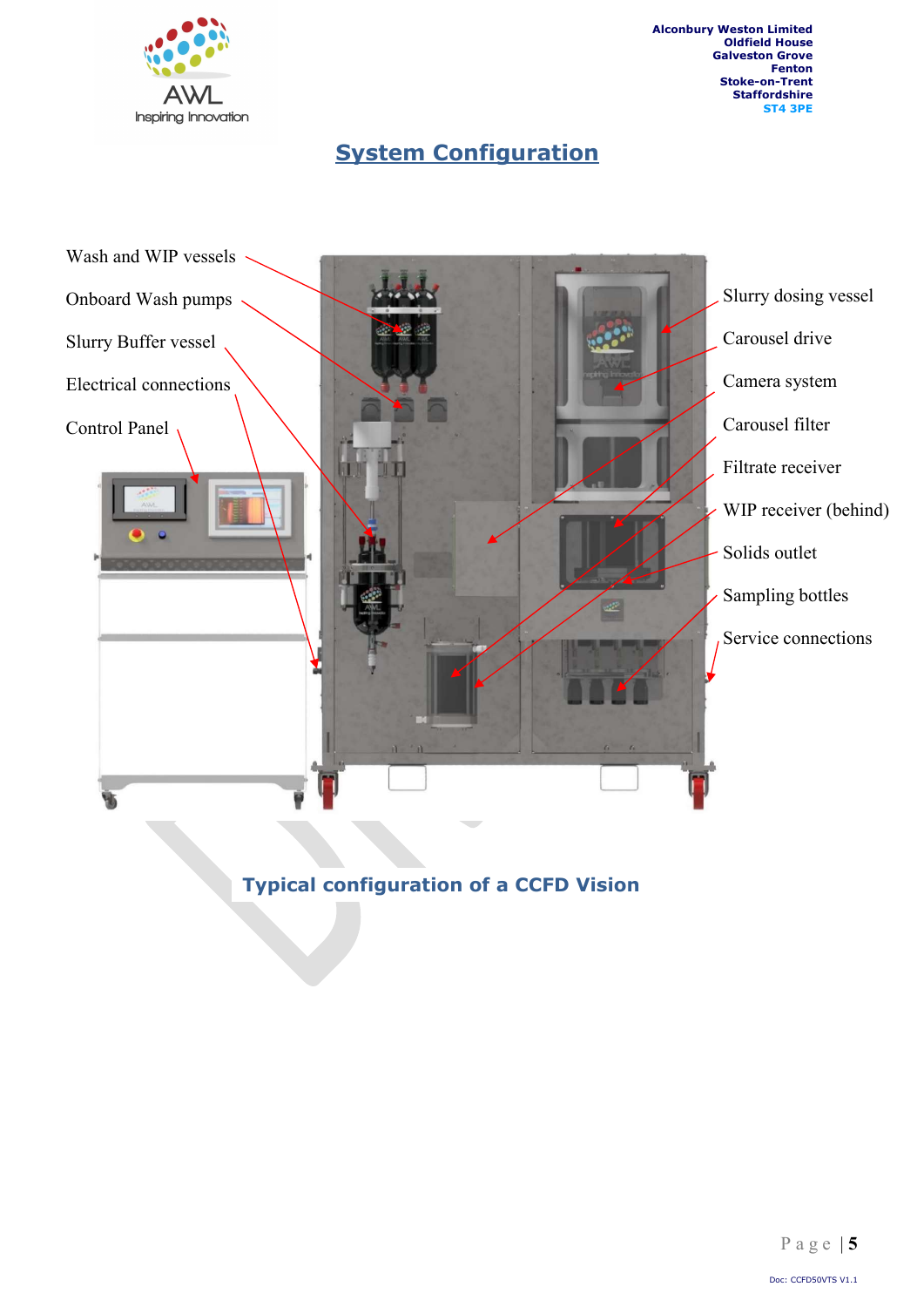

### Process Section - Operating Parameters & Design Criteria:

### Filter:

Temperature Range:  $-20^{\circ}$ C to +100°C Design Pressure:  $-1.0$  bar to +50 mbar

### Process Vessels:

Temperature Range:  $-20^{\circ}$ C to  $+100^{\circ}$ C Design Pressure:  $-1.0$  bar to +50 mbar Material of Construction: Borosilicate 3.3 Glass

### Process Valves and Pipe work:

Pipe work: FEP, PTFE

### Typical flow rates:

#### Service Requirements:

Material of Construction: Wetted parts - 316L, PTFE, Polypropylene, PEEK, FEP, Borosilicate 3.3 Glass Filter plates: Sintered Mesh 20 micron, 5 layer, 316L (alternative size and material available on request)

Process Valves: Wetted parts: PTFE / PEEK, FFKM, 316L Fittings: PFA, PTFE, Polypropylene, 316 L

Typical Slurry flow rate: From 15 l/hr to 30 l/hr slurry (Chemistry dependent) Typical Solids throughput: From 3 to 6 kg/hr dried solids (Chemistry dependent) (Based on 20% Solid Loading)

Electrical Specifications: 1 phase, N and Bonded Earth, 230 Volts, 50 Hz, 16 Amps (local geographical variations to be discussed)

Compressed Air specifications: 4-6 bar compressed air @ 10 l/min

Vacuum Specifications: 2 independent vacuum supplies capable of >900 mbar vacuum. One with 500 L/min flow rate, one with >20 L/min flow rate, both with condenser or solvent compatible pump.

Nitrogen Specifications: 550 L/min in production mode (depending on drying and filterability of processed material)

All Utility connections are provided on the side of the structure.

NOTES: - All pressures in this document are stated as bar gauge

- Flow rates are chemistry dependent
- Carousel is not actively cooled; filtration, washing, de-liquoring take place at ambient temperatures
- Alternative wetted parts can be made available to suit user chemistry